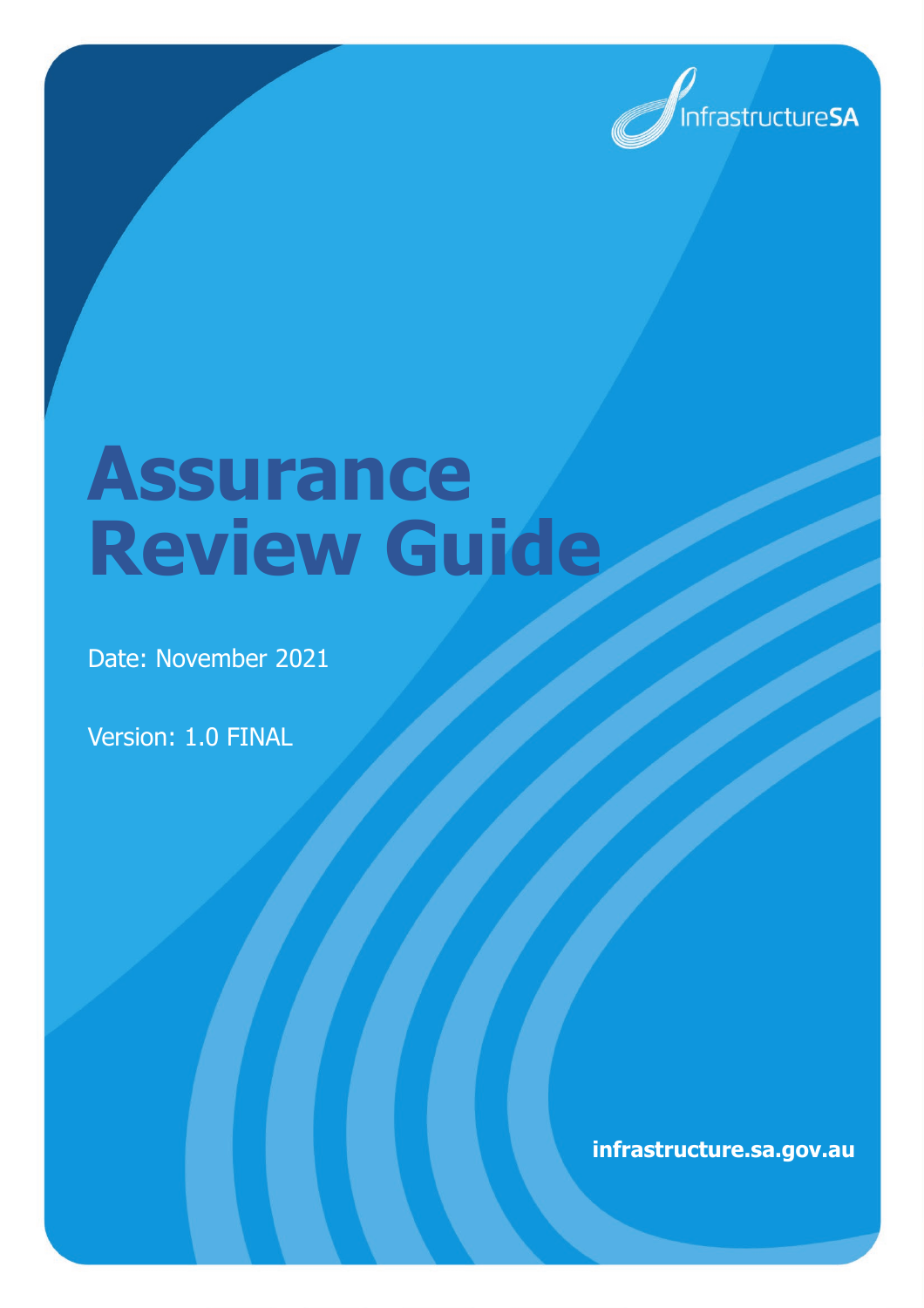# Document Control and Approval

| ISA Document #:                     | ISAGMD-1-v1.0 |
|-------------------------------------|---------------|
| Document Date:                      | November 2021 |
| Date for Next Review: November 2022 |               |
| Current Version:                    | V1.0 FINAL    |

#### Copyright notice

Copyright ©Infrastructure SA 2021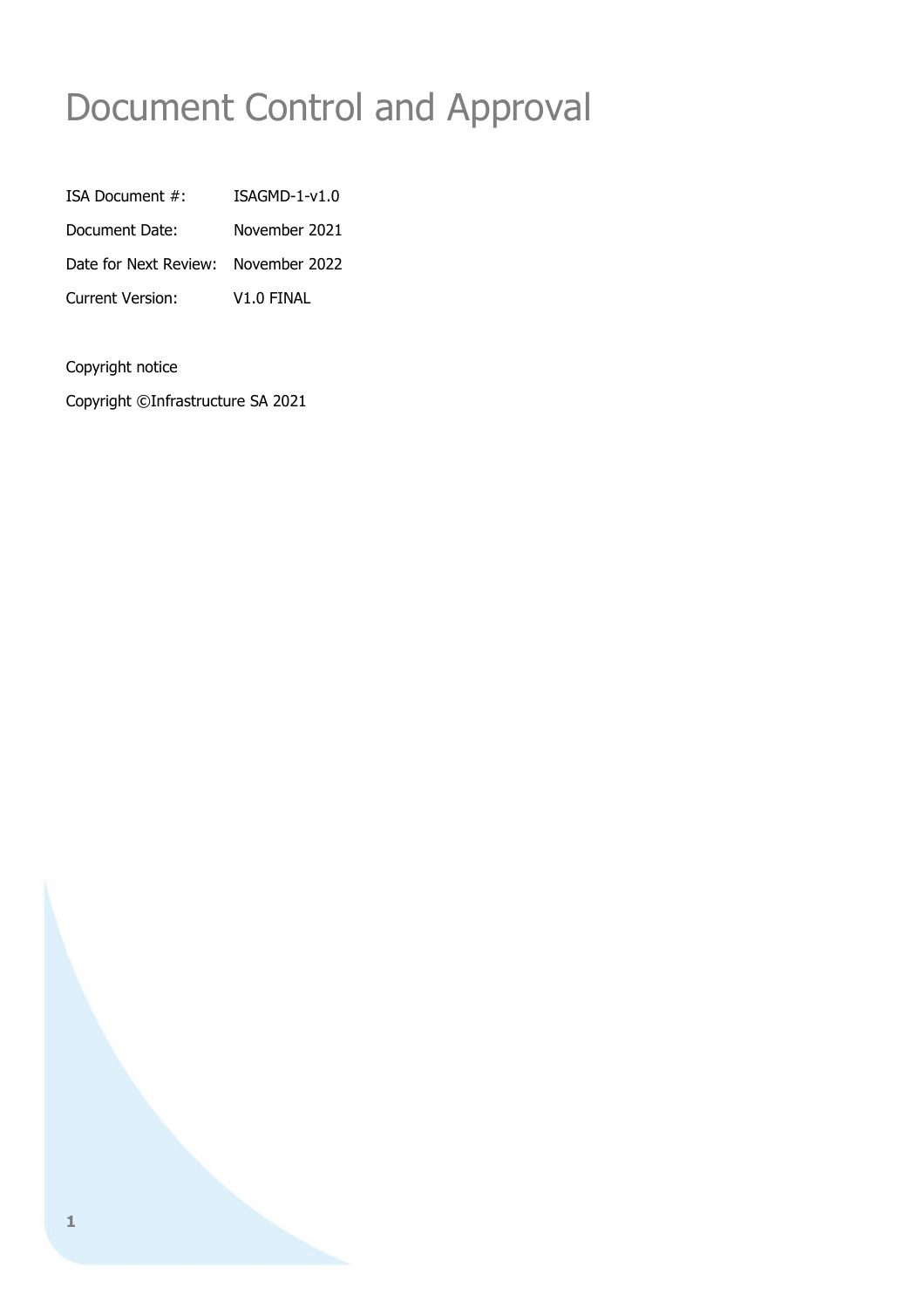# Contents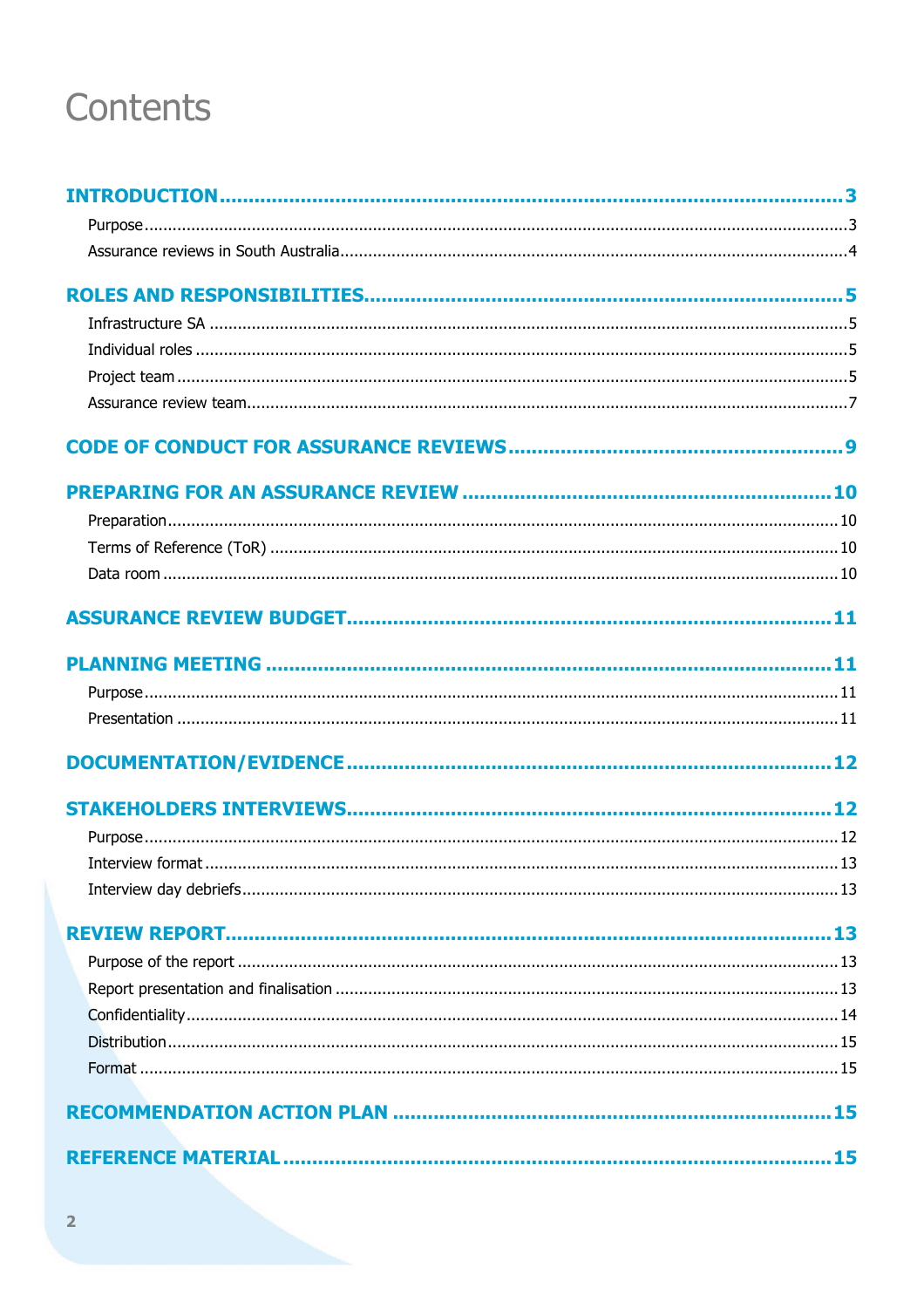# <span id="page-3-0"></span>**Introduction**



### <span id="page-3-1"></span>**Purpose**

Infrastructure SA (ISA) has been established under the Infrastructure SA Act 2018 (Act) to improve infrastructure planning, prioritisation, delivery and operation. The Act creates a requirement for ISA to:

- review and evaluate proposals for major infrastructure projects by public sector agencies
- assess the risks involved in planning, funding, delivering and managing infrastructure, and the management of those risks, and
- monitor the delivery of major infrastructure projects and other infrastructure projects identified in strategies, statements or plans adopted by the Minister (Premier) and any other infrastructure project at the request of the Minister.

To fulfil these roles, ISA has developed the Infrastructure SA Assurance Framework (ISAAF) which sets out the requirements to undertake assurance reviews on major infrastructure projects and programs. The ISAAF outlines the benefits, approach, application and tools to aid this function. This Guide should be read in conjunction with the ISAAF.

Assurance reviews are undertaken by independent experts at key points in a project/program's lifecycle to deliver a level of confidence and a clear set of recommendations to improve its management and delivery. Assurance reviews do not represent a government decision in relation to funding, planning, approvals or policy. Assurance reviews do not make an enforceable recommendation to halt a project.

The ISAAF sets out definitions and guidance for:

- Project Confidence Assessments
- assurance review types
- assurance review key focus areas
- assurance review recommendations
- Recommendation Action Plans (RAPs), and
- recommendation themes.

This Guide provides guidance to project teams, assurance reviewers and broader stakeholders on the following:

- Roles and responsibilities
- Code of Conduct for assurance reviews
- Preparing for an assurance review
- Preparing for a planning meeting
- Stakeholder interviews
- Review reports.

This Guide should be read in conjunction with the ISAAF, workbooks developed for Gates, Health Checks, Deep Dive Reviews, the specific Terms of Reference for the review and other documents created for an assurance review.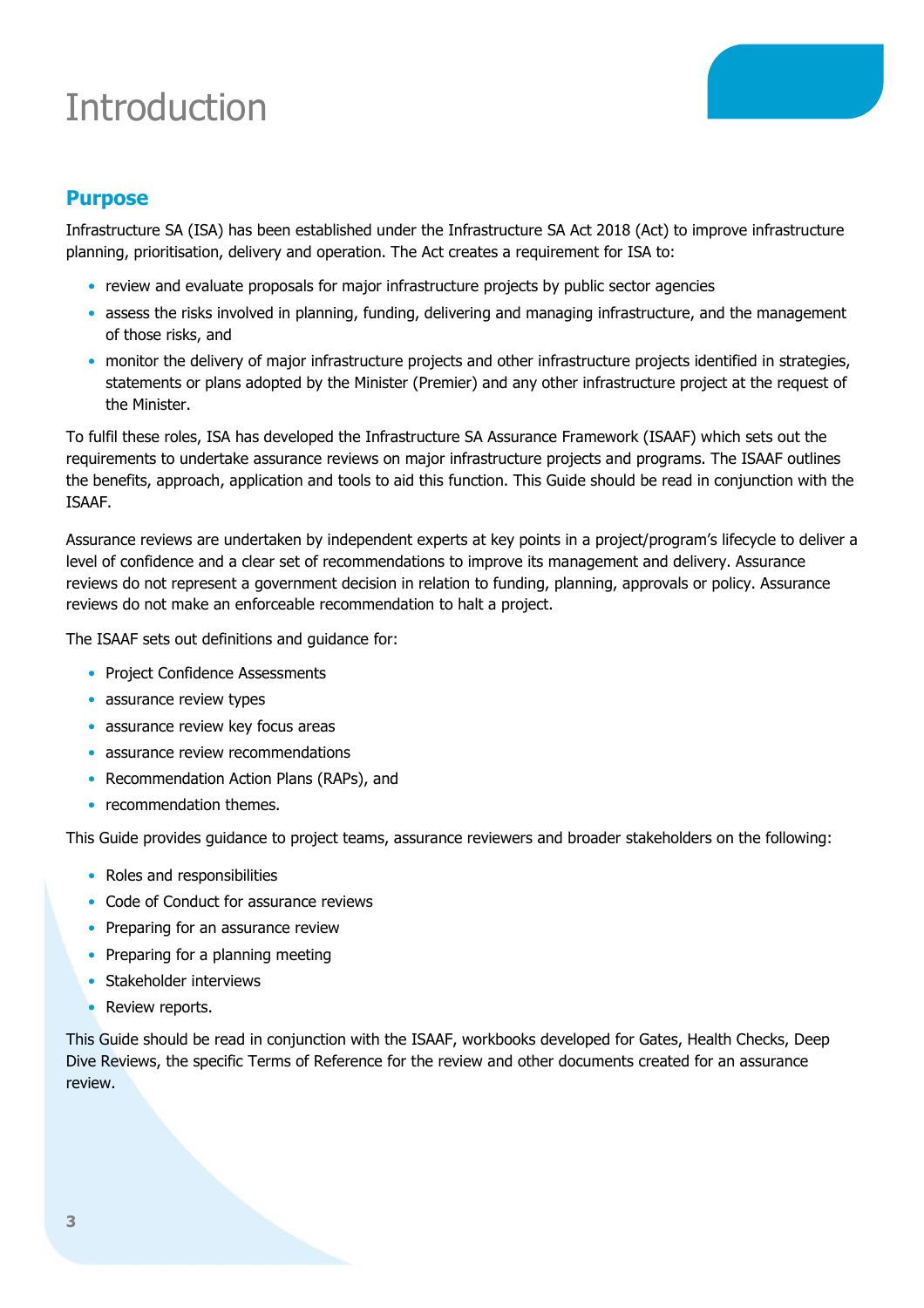### <span id="page-4-0"></span>**Assurance reviews in South Australia**

Over the past two decades, Australian jurisdictions have adopted central assurance processes based on the UK Office of Government Commerce's Gateway (OGC) process. ISA has built on the gateway methodology and processes and created a system that meets the State Government's investor assurance needs and requirements.

Evidence suggests assurance reviews have contributed to improved delivery outcomes of programs and projects across multiple departments and sectors. Government agencies, Senior Responsible Officers (SROs) and project teams often recognise the value of an objective and independent review of their project/program and the delivery of recommendations that will help them deliver optimum outcomes. Evidence also suggests that the benefits from an assurance review can often exceed 20:1 on the cost of the review.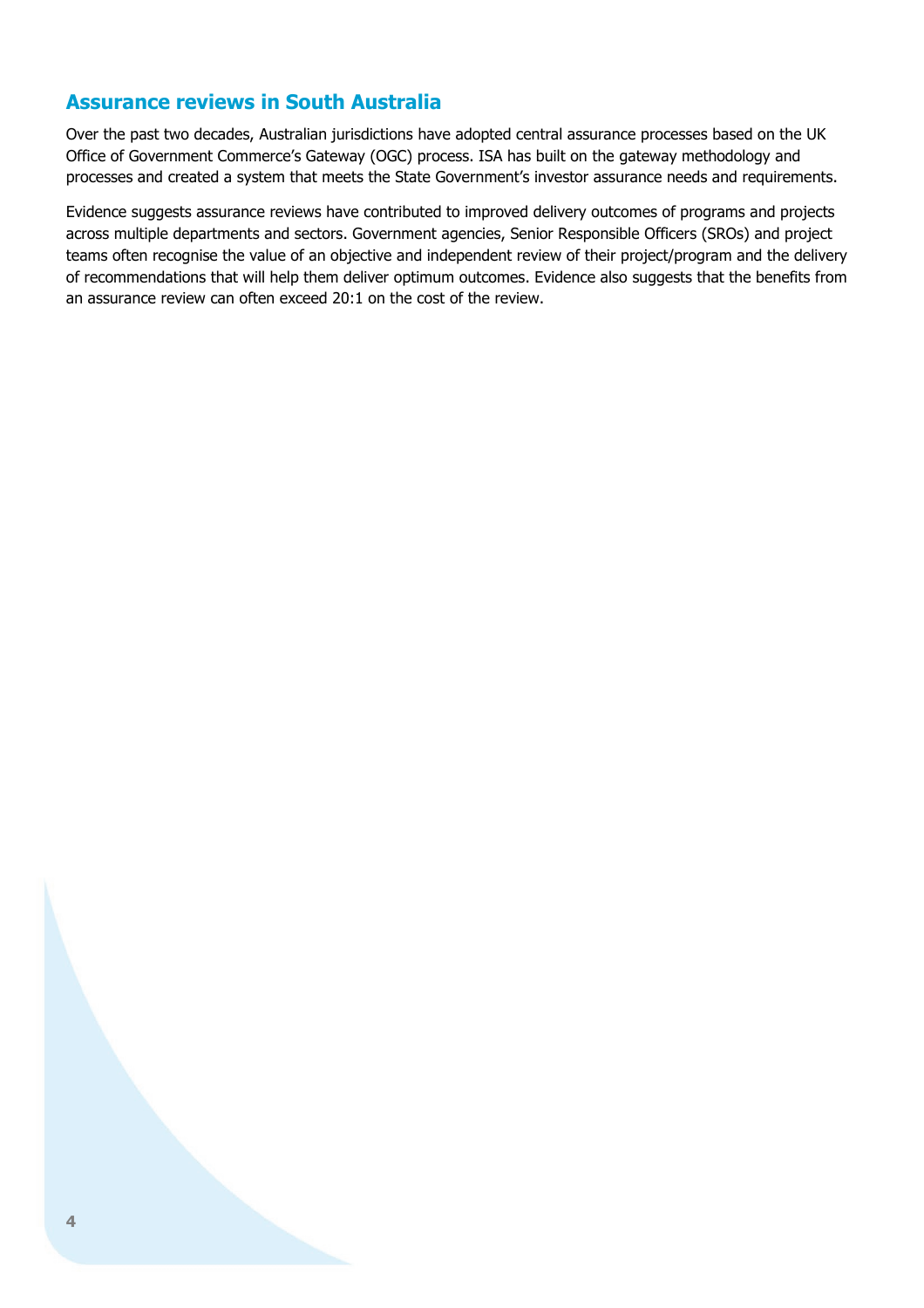# <span id="page-5-0"></span>Roles and responsibilities

### <span id="page-5-1"></span>**Infrastructure SA**

ISA centrally coordinates the assurance review process and provides guidance, support and information to project teams and review teams (and other stakeholders as required).

ISA's roles and responsibilities include:

- scheduling and coordinating assurance reviews
- assessing and appointing suitable assurance reviewers
- assembling the assurance review team and assisting with logistical and administrative arrangements for the planning meeting
- communicating the requirements of assurance reviews to entities and assisting them as required
- analysing review reports and recommendations, and
- collating evaluations on the review team's performance.

#### <span id="page-5-2"></span>**Individual roles**

The Director, Assurance oversees the investor assurance function within ISA.

An ISA Assurance Manager is assigned to lead the review. The Assurance Manager acts as the primary liaison point between the sponsor agency and ISA before, during and after the assurance review.

An ISA Assurance Officer and/or Assurance Coordinator provides logistical and technical support and works with the review team and the sponsor agency. This support may include:

- procurement of the review team
- provision of templates and review documentation
- establishment of the electronic data room for file sharing, and
- working with the project team to schedule interviews with stakeholders.

ISA reserves the right to observe all interviews. ISA does not participate in review team discussions.

#### <span id="page-5-3"></span>**Project team**

#### **Sponsor agency**

A sponsor agency is the agency that identifies the need, makes the case for change, develops the business case, and is the owner of the asset and the overall outcome.

In South Australia, infrastructure can be delivered by:

- sponsor agencies (in their own right)
- a delivery agency that specialises in project delivery (for example, the Department for Infrastructure and Transport), and
- non-government organisations.

#### **Chief Executive**

The Chief Executive (CE) is responsible for the sponsor agency. The CE may or may not be involved in the project. The CE is generally not the SRO but may be involved in a steering capacity.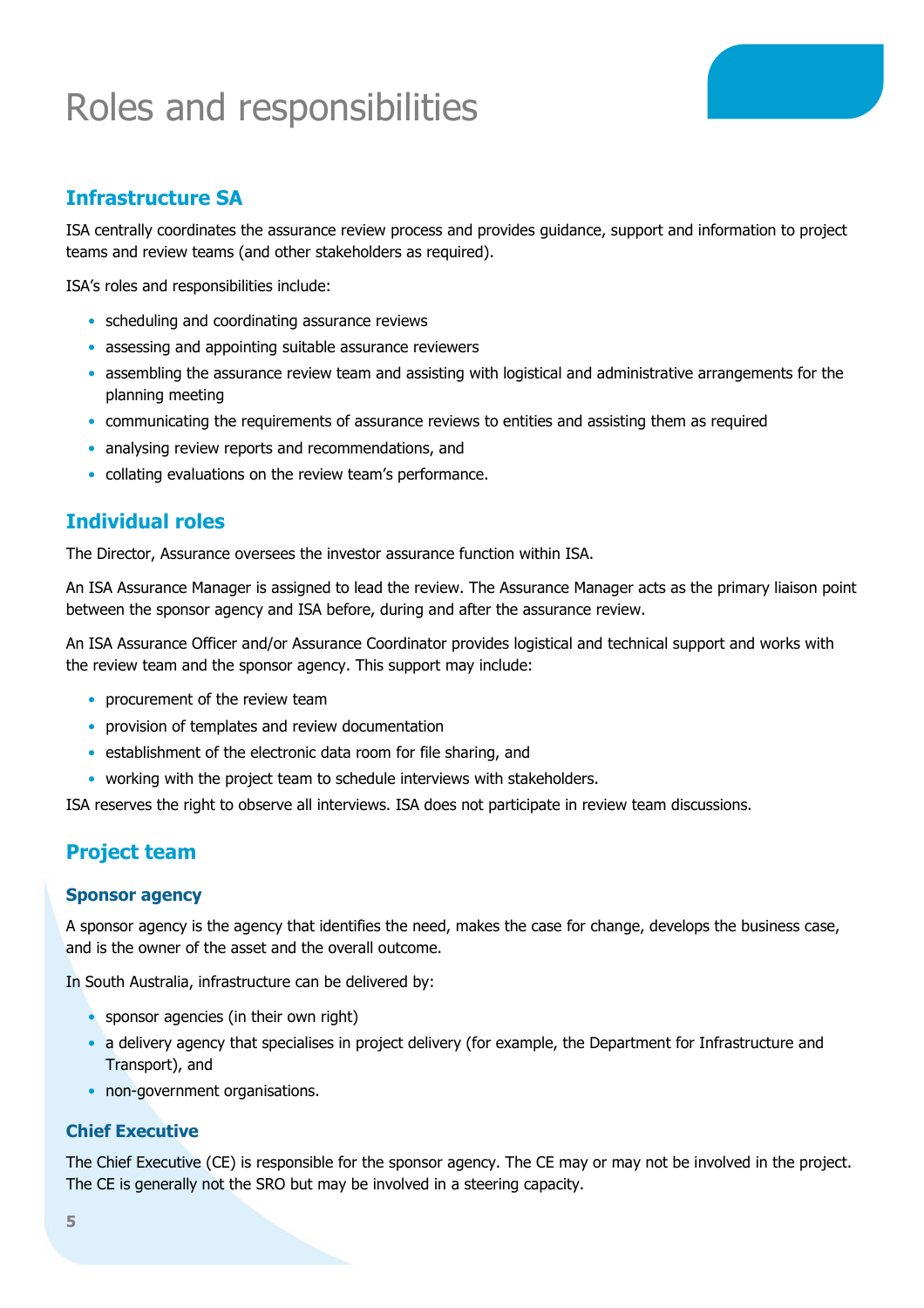#### **Senior Responsible Officer or Owner (SRO)**

The nominated senior executive who holds strategic responsibility and is the single point of overall accountability for the successful delivery of a project/program is the Senior Responsible Officer or Owner (SRO). The SRO is not responsible for the day-to-day management of the project/program.

During an assurance review, the SRO assumes the following responsibilities:

- provide input to ISA on the skill requirements of the review team
- contribute to the Terms of Reference (ToR) for the assurance review (including particular areas of interest/focus)
- brief the review team on key aspects of the program/project during the planning meeting
- assist the review team to gain access to key stakeholders and documentation
- receive briefings from the review team during the review
- receive and fact checking the draft report from ISA
- ensure appropriate action is taken to address the review findings
- respond to the recommendations from the review by completing the Recommendation Action Plan, and
- provide feedback to ISA on the quality of the completed assurance review and the review team.

#### **Sponsor agency Project/Program Manager/Director**

The Program/Project Manager/Director (Director) has primary responsibility for the day-to-day management of the entire project/program. The Director takes an active part in the assurance review via the planning meeting and assists in responding to the ISA Assurance Manager and review team requests.

During an assurance review, the Director will assist the review team to obtain a thorough understanding of the program/project.

The Director will often prepare and present a PowerPoint presentation/briefing material at the planning meeting (see **Planning Meeting** section).

The Director, or a project/administration officer, must ensure that:

- the draft interview schedule is prepared for the review team
- documents requested by the review team are made available within one business day after the planning meeting via SharePoint or as agreed with ISA and the review team, and
- interviewees are informed about the purpose and logistics of the interview.

#### **Delivery agency Project/Program Delivery Manager**

A delivery agency may be embedded in the project team. The roles, for the purpose of the assurance review, can overlap with the sponsor agency's roles depending on the project/program.

#### **Integrated/engaged consultants/delivery partners**

A (non-government) delivery partner may be embedded in the project team. The roles, for the purpose of the assurance review, can overlap with the sponsor agency's Director roles depending on the project and program.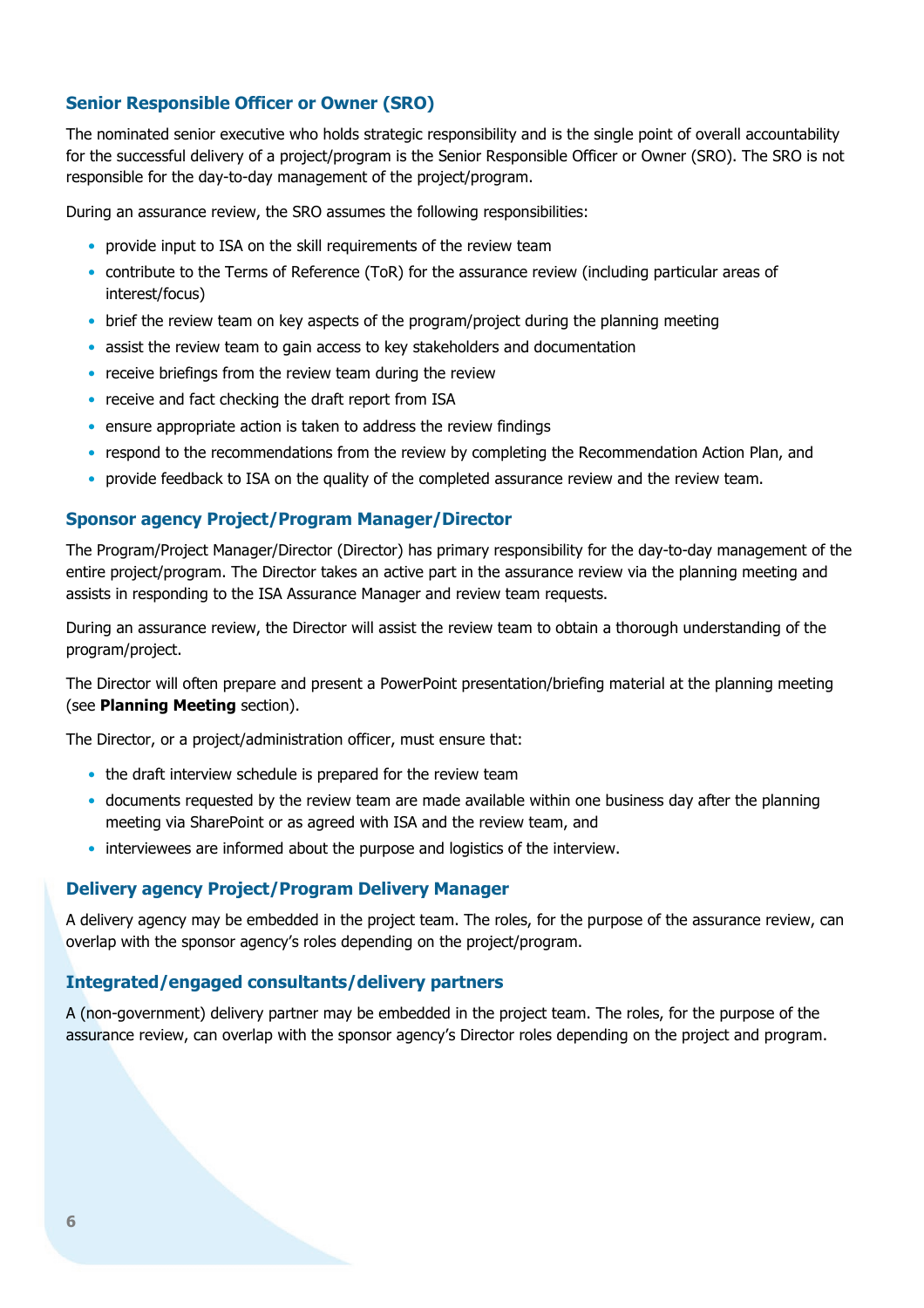### <span id="page-7-0"></span>**Assurance review team**

#### **Team formation**

In accordance with the Assurance Management Reviewer Framework, ISA selects review team members (typically three members but can be more or less depending on the review requirements) from ISA's Assurance Reviewer Pre-Qualified List. One review team member will be assigned by ISA as the review team leader.

ISA appoints a review team with the right mix of skills and expertise to address the agreed Terms of Reference (ToR) including the five key focus areas and any respective gate workbook questions.

Reviewers may be sourced from the public or private sector. It is important to note that public sector reviewers are selected for their expertise and not to represent their agency.

Similarly, private sector reviewers are selected for their individual expertise, not to represent their organisation/ company, and may not use the assurance review process to actively solicit business for themselves or their organisation/company.

Continuity of review team members from one gate/phase often enables consistency and understanding of the program/project under review. Each assurance review team usually includes one or two members from earlier reviews. However, there may be instances where this is not possible or practicable.

It is expected that the review team will act collaboratively to add real value to the development and delivery of the project. In appointing the review team, consideration will be given to a number of factors, including:

- potential conflicts of interest
- reviewer knowledge, skills, experience relevant to the program/project and the specific assurance review to be undertaken
- ability to lead the review team
- reviewer availability, and
- the level of security clearance required (if applicable).

Each member of a review team must be independent of the project. The review team's responsibilities include:

- understanding that the ISAAF is based on investor assurance, not OGC-style assurance
- being directly accountable to ISA (not the project team)
- following the ISAAF, Assurance Review Guide and ToR for the review
- familiarising themselves with ISA workbooks (if used for the review) and the sponsor agency's document and stakeholder list
- reading documents and evidence provided by the sponsor agency
- undertaking interviews with key stakeholders
- engaging in a collaborative and constructive way
- focusing on value-adding to the project
- determining an overall Project Confidence Assessment (PCA) at the culmination an assurance review
- preparing and providing a draft review report
- developing independent recommendations to improve the project/program
- appropriately managing confidential and sensitive documents and information before and during the review, and
- securely disposing of all information following completion of the review.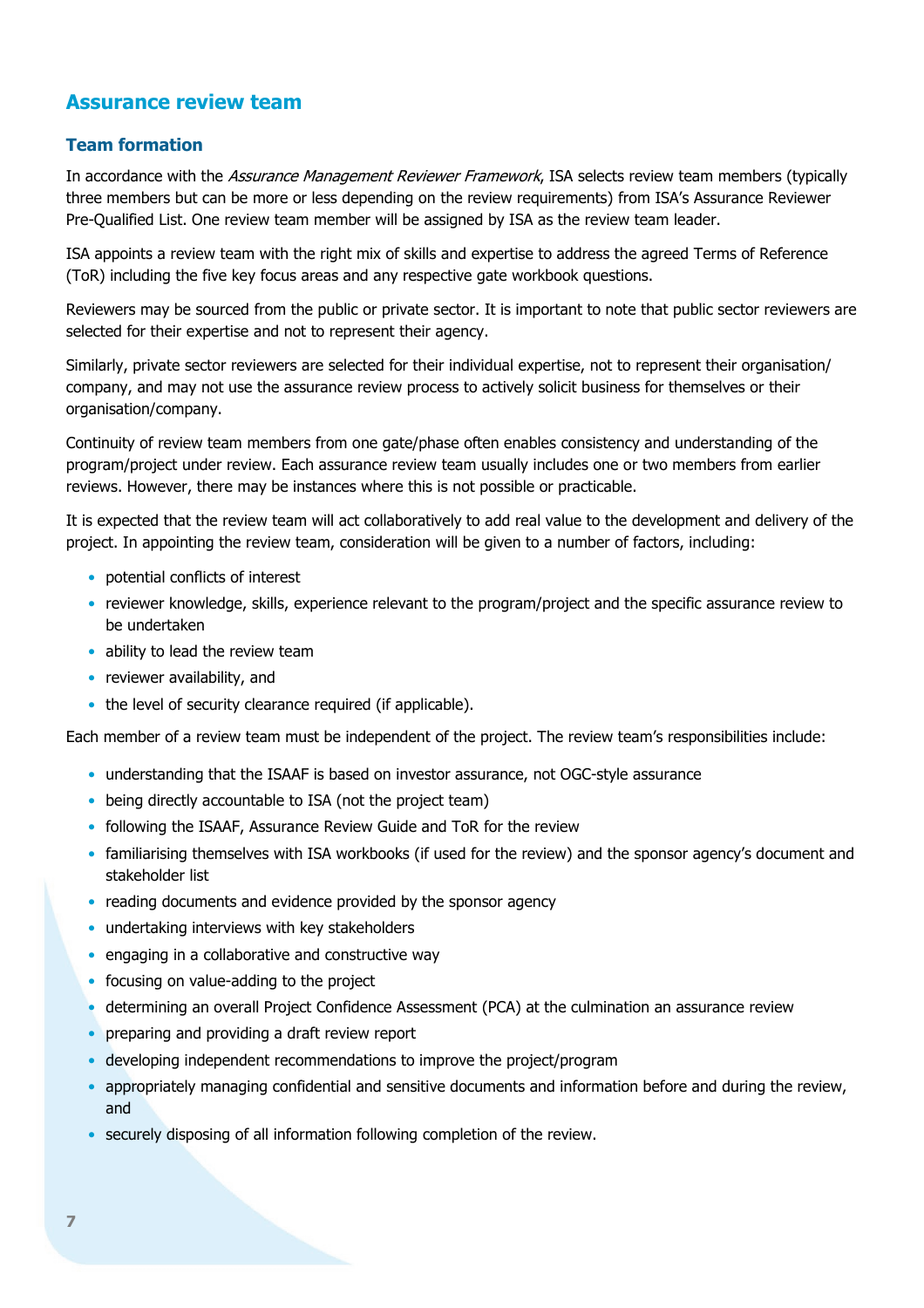#### **Review team leader (RTL)**

The RTL is a review team member. The RTL's is role is essential to the success of an assurance review. They are primarily responsible for facilitating communication and relationships with ISA, the SRO, project team, review team and other assurance review participants.

The RTL's specific responsibilities include to:

- act as the central point of contact between the review team and the ISA assurance team
- contact each member of the review team prior to the planning meeting to introduce themselves and develop an understanding of the skillsets and strengths across the team
- communicate the process for the review and ensuring that all participants understand their responsibilities
- identify key stakeholders to be interviewed and relevant documentation needed for the review
- introduce and chairing the planning meeting and stakeholder interviews
- ensure the review team focuses on issues that are important to the program/project's success rather than specific technical aspects
- lead the preparation of the review report
- provide regular briefings to ISA and the SRO to keep them fully informed on issues as they arise and provide a forum where any findings can be assisted by SRO input (this process maximises the likelihood of producing a report with 'no surprises')
- provide leadership to review team members including coaching, support and feedback to develop their skills, and
- provide an evaluation on each review team member (RTM) to ISA to assist in the assembly of future review teams.

#### **Review team member (RTM)**

The RTM's (non-leader) role is essential to the success of an assurance review. They are responsible for supporting the RTL undertake the assurance review.

RTMs are selected for the relevance of their skills and experience. RTM responsibilities include to:

- identify key stakeholders to be interviewed and relevant documentation needed for the review
- consider documentation relevant to the review and form an opinion on the adequacy of the documentation based on their experience and expertise
- support the RTL conduct stakeholder interviews and gather/analyse the information made available
- support the RTL prepare the review report
- support the RTL to provide daily briefings to ISA and the SRO, and
- provide an evaluation on other RTMs and the RTL to ISA to assist in the assembly of future review teams.

#### **Stakeholders**

Stakeholders are organisations, groups or individuals, either internal or external to government, that are involved or impacted by the project. Stakeholders are identified by either a project team or a review team before or during the planning meeting, in order to be interviewed.

Interviewees are encouraged to:

- arrive early for interviews and not be late (review teams are working with a tight interview schedule)
- be cooperative during interviews
- be open and transparent during interviews as this will allow the review team to form a truer understanding of the project/program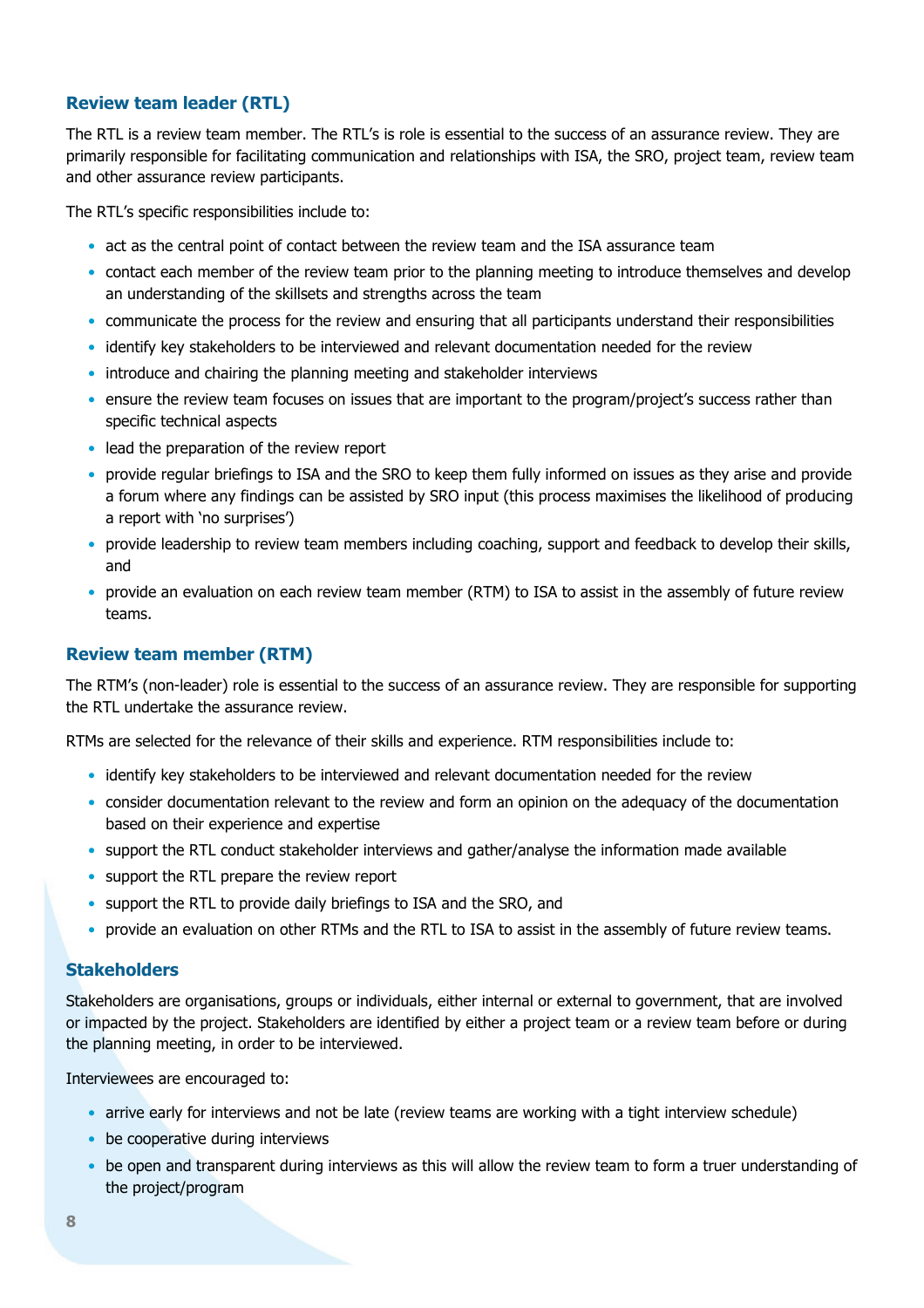- bring or share background/supporting information or other visual aids, and
- provide further information if asked by the sponsor agency, ISA or review team.

<span id="page-9-0"></span>All interviews are confidential. Discussions are not repeated or attributed outside the review process. Further information about interviews can be found in the Stakeholder Interview section.

### Code of Conduct for assurance reviews

The Code of Conduct (Code) is considered best practice for the way assurance reviewers engage in assurance reviews.

The assurance review team will:

- maintain a professional approach throughout
- be open and honest with each other and encourage interviewees to be so
- use open and exploratory questions
- use constructive and focused questions and avoid an 'audit style' approach
- ensure interviews are confidential and all views are non-attributable
- effectively manage and dedicate the time required (subject to unavoidable issues) to the assurance review by actively listening to the interviewees
- adopt a rigorous, thorough & evidence-based approach
- apply independence and objectivity
- look for and value best/good practice
- appreciate the context of political and environmental drivers
- work as a team and support each other
- ensure the review is a learning experience for all involved
- provide regular feedback sessions to check that assumptions and findings are accurate and relevant and that emerging findings are on the right track (no surprises approach), and
- avoid personal anecdotes or spend significant time speaking on their past experiences during interviews.

In addition to the Public Sector's Code of Ethics and all other responsibilities associated with working for, or with, the Public Sector, interviewees will:

- maintain a professional approach throughout
- be open and honest with each other, and encourage team members to be so
- provide additional information as requested by the review team or ISA during or after an interview
- honestly answer questions, and
- not influence or pressure other team members before, during or after the review.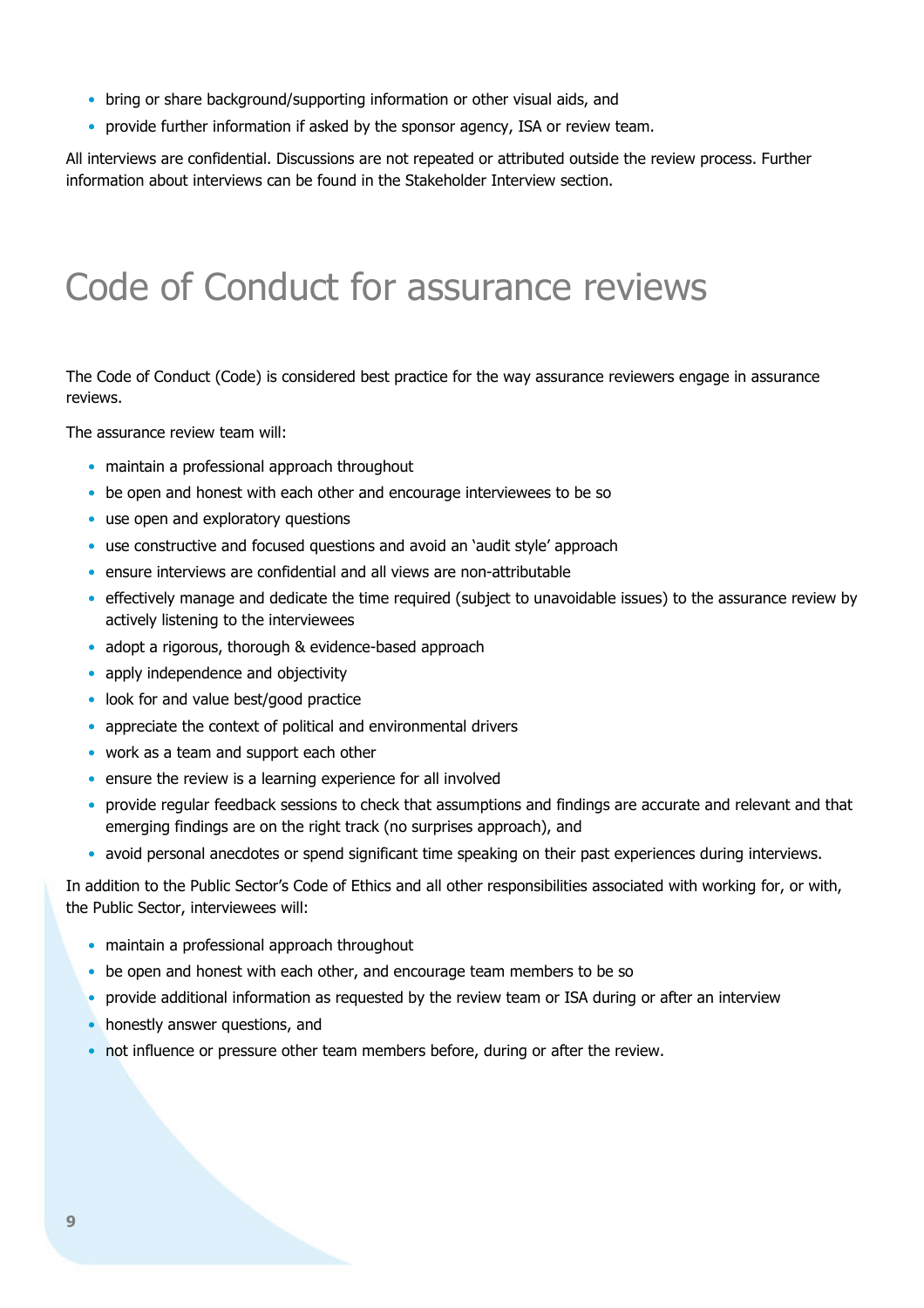# <span id="page-10-0"></span>Preparing for an assurance review

### <span id="page-10-1"></span>**Preparation**

One of the key elements of a successful assurance review is preparation. Sponsor agencies should engage with ISA 6–8 weeks ahead of each planning meeting to secure dates for the meeting and review week. Advanced planning enables:

- sufficient time to schedule the assurance review
- procure an assurance review team with the appropriate skills
- develop and agree on the Terms of Reference (ToR)
- develop the key stakeholder list
- develop the document list
- secure key interviewees diary-slots, and
- collate and provide the pre-reading documents ahead of the review.

Assurance review teams require evidence that work has been completed. Documentation should not be created solely for an assurance review.

If a project has genuinely reached the milestone that triggers a Gate Review, little additional work should be needed other than collating and bringing together evidence to meet the assurance review requirements.

#### <span id="page-10-2"></span>**Terms of Reference (ToR)**

The ToR for each assurance review is developed by ISA with contributions from the SRO and the RTL. The ToR will include areas of the project that are within and out of scope for the review and any particular areas/issues that are sector/project/program/gate-specific and that ISA and or the SRO would like the review to focus on.

ToR can include somewhere between 5–10 project/project specific questions that the review team will be required to address during the assurance review and in the review report.

At this point in the process, the number of interview days and report writing days will be set. The table below provides a general guide for the potential days for interviews and report writing.

|                      | <b>Planning meeting</b><br>(may also include a site visit | Reading day | <b>Interview days</b> | <b>Report days</b> |
|----------------------|-----------------------------------------------------------|-------------|-----------------------|--------------------|
| Gates                | $0.5 - 1$                                                 |             | $2 - 3$               |                    |
| <b>Health Checks</b> | $0.5 - 1$                                                 |             | $1.5 - 2$             | $1.5 - 2$          |
| <b>Deep Dives</b>    | $0.5 - 1$                                                 |             | $1.5 - 2$             | $1.5 - 2$          |

#### <span id="page-10-3"></span>**Data room**

ISA will establish an online data room for the assurance review for the sharing of assurance review documents. Most importantly, the sponsor agency will be able to upload all project/program documentation to this location.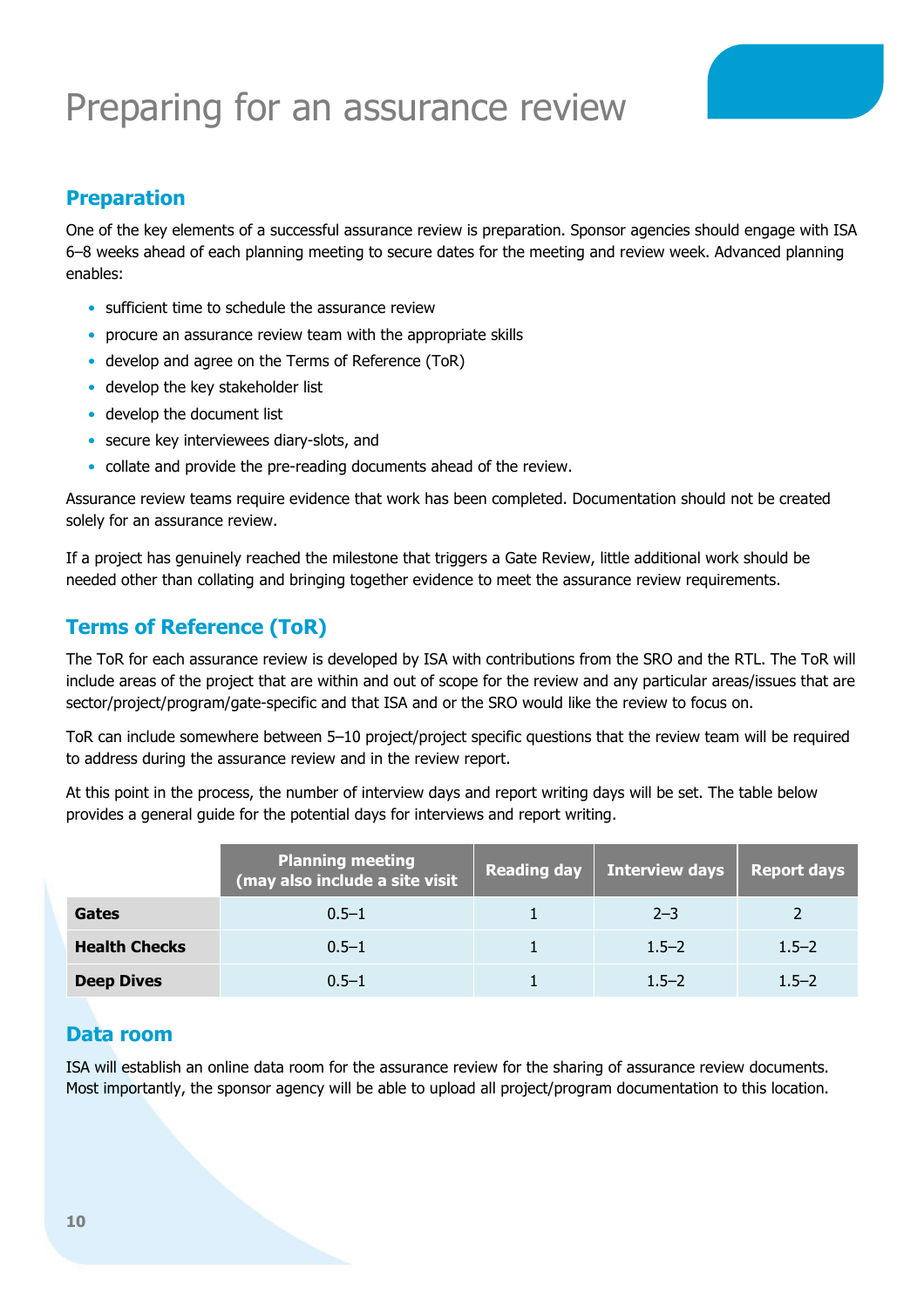# <span id="page-11-0"></span>Assurance review budget

<span id="page-11-1"></span>The assurance review budget will be set at this point in accordance with ISA's Cabinet-approved cost recovery model.

# Planning meeting

#### <span id="page-11-2"></span>**Purpose**

The purpose of the planning meeting is to:

- introduce the project to the review team by the project team
- establish the documentation required for the review, and
- establish the list and schedule for interviewees.

The planning meeting is typically two to three hours long. It may also include a project/program site visit.

#### <span id="page-11-3"></span>**Presentation**

The SRO and/or project team provides a 30–45 minutes presentation to the review team. The presentation should cover the areas in the ToR (and the key focus areas (KFA) in the respective gate workbook).

The PowerPoint presentation structure should be relevant for the particular review and would generally include the following:

- Project snapshot and/or update from previous review
- KFA 1: Strategic Fit (strategic alignment, case for change, integration and critical success factors).
- KFA 2: Stakeholders (key stakeholders and summary of engagement and status)
- KFA 3: Impact and Value for Money (assessment on triple bottom line impact and analysis, economic appraisal, costs and budget).
- KFA 4: Governance and Risk Management (governance structures and risk management)
- KFA 5: Infrastructure Delivery (capacity, capability and time (program/schedule)).

Presentations should also include visual information such as site location, masterplan, images, flyovers etc. The review team may ask high-level questions during or after the presentation.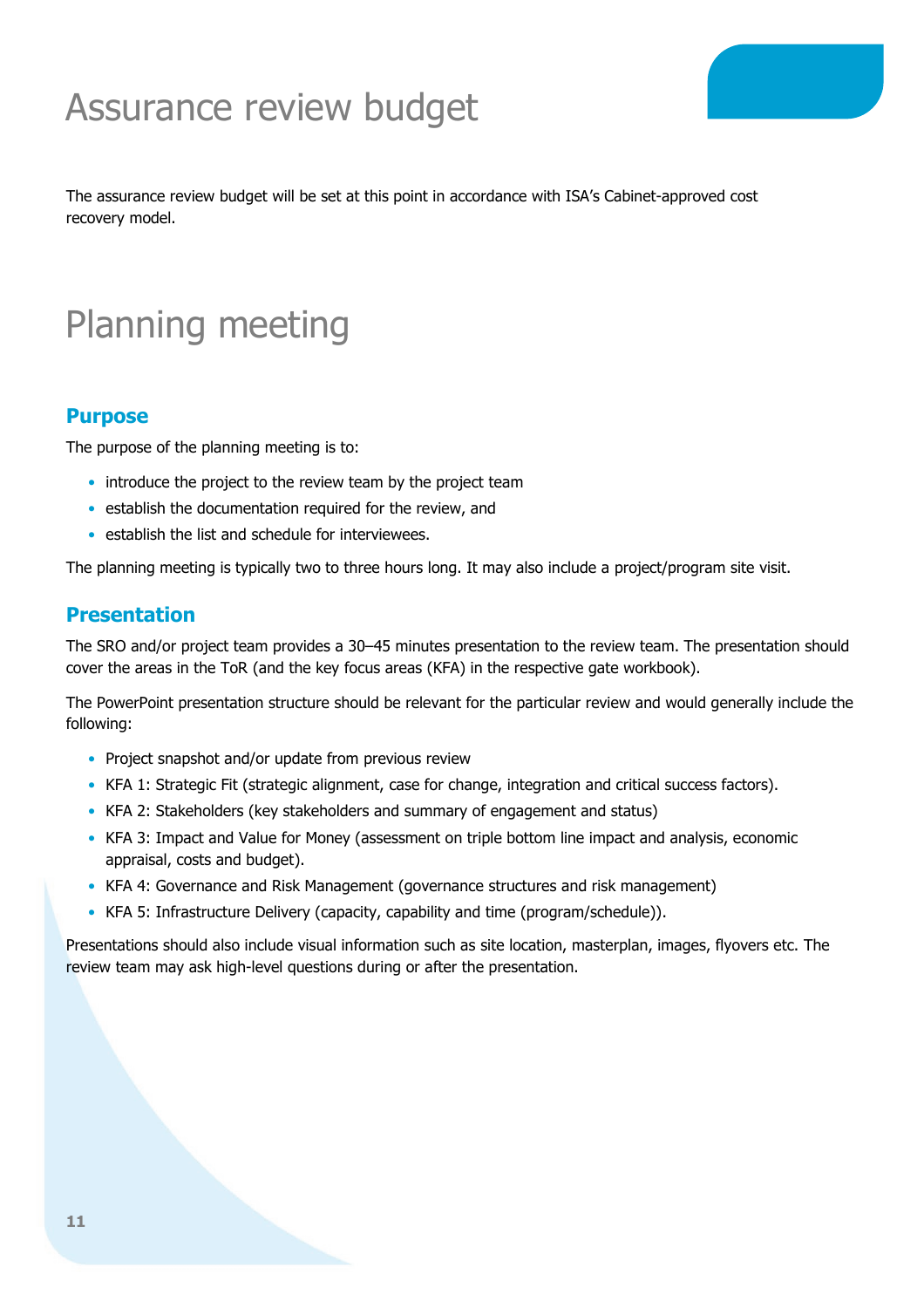# <span id="page-12-0"></span>Documentation/Evidence

The Gate Review and Health Check workbooks outline the typical documents that should be available for the assurance review. The review team will review the document list and may also seek to review additional documents based on the ToR and the presentation/conversation.

The document list will have been prepopulated with the key documents by the project team before the planning meeting.

<span id="page-12-1"></span>Documentation must be uploaded into the online data room (SharePoint) within 24–48 hours of the planning meeting. Documentation is to be uploaded using the naming conventions on the document list template.

### Stakeholders interviews

The Gate Review and Health Check workbooks outline the typical stakeholders that will be interviewed. The review team may also seek to interview additional stakeholders based on the ToR and the presentation/conversation. The stakeholder list will be prepopulated with the key internal and external stakeholders.

Interviews are usually held 5–10 business days after the planning meeting to allow the review team to read the documentation provided. The review team will typically interview 6–8 stakeholders per day. The review team will select the order of the interviews in a way that helps them address the requirements for the assurance review. Generally, interviews with key stakeholders from the sponsor agency will be held on the first interview day (typically in organisational hierarchical order) and broader project team members, consultants and stakeholders across the balance of the remaining interview day(s).

#### <span id="page-12-2"></span>**Purpose**

The review process is structured to seek independent views from a wide range of stakeholders associated with the project/program – and at different levels and functions, both internally and externally to the project.

The aim is to gain a broad understanding of the project by speaking with key people involved in the delivery of the project/program. This may include the following:

- Senior Responsible Officer (SRO)
- Project sponsor if not SRO
- Project Director and or Project Manager/project team members involved in design/cost/planning/scheduling/communications (sponsor agency, delivery agency and external)
- Specialists/consultants that have contributed to the project/program
- Senior agency representatives responsible for infrastructure planning and prioritisation
- Senior representatives involved in funding the initiative (DTF and Commonwealth Government)
- Senior representatives for the asset owner and operator.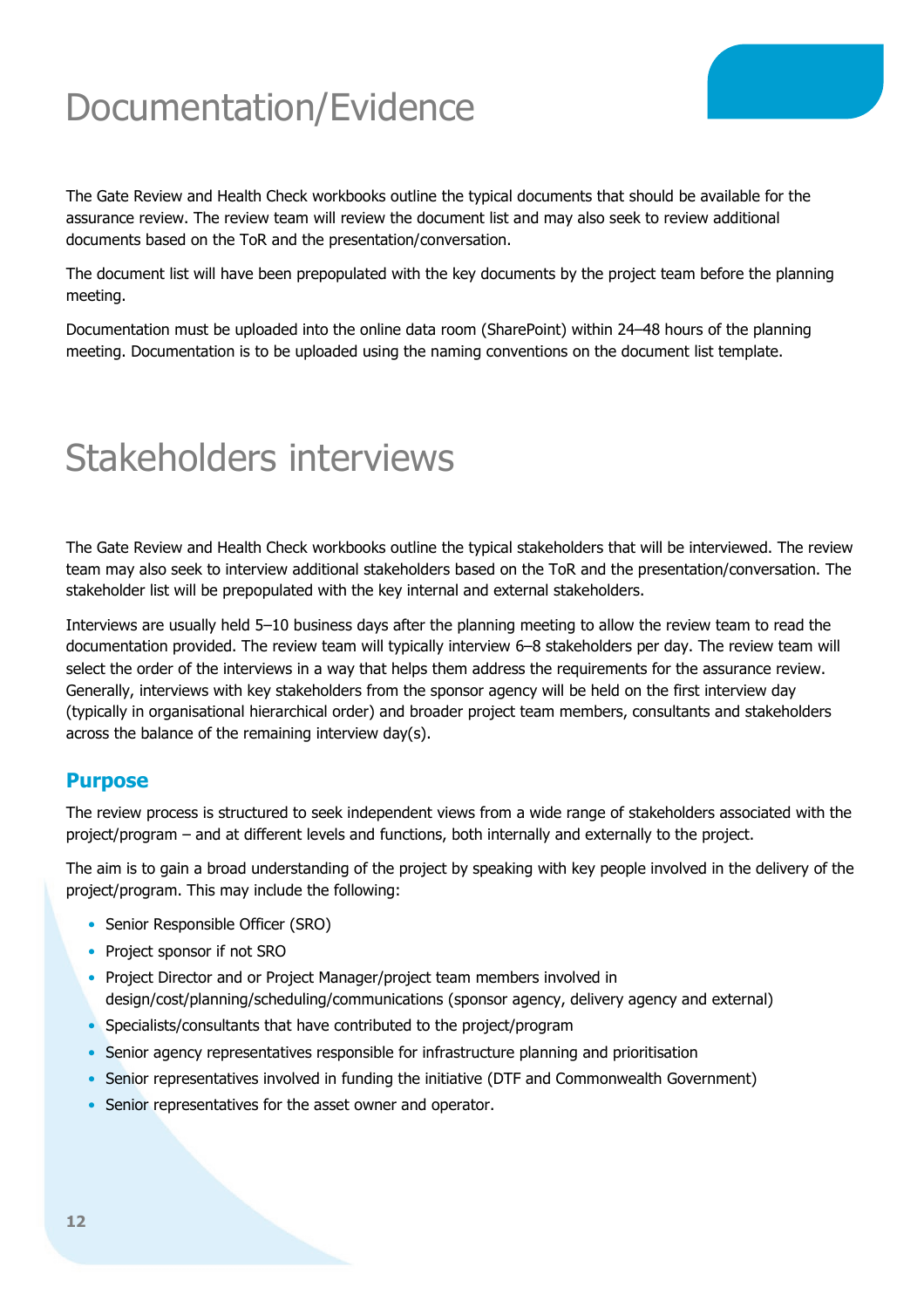### <span id="page-13-0"></span>**Interview format**

To facilitate a full and open discussion, interviews are held on a 1:1 format between the assurance review team and the interviewee.

Interviewees are encouraged to spend a few moments ahead of the interview to reflect on what is working well, any areas that are difficult to manage and if there are any areas for improvement. This will assist the assurance review team make useful recommendations to improve the chances of successful delivery.

Interviewees should seek to read material that is circulated to them ahead of their interview. This material may consist of the following:

- Pen portraits of the review team so that they know who is involved and their experience
- The relevant workbook and the ToR.

All comments are non-attributable outside of the interview – including the review report. It is important to note that this is not an audit and there are no right and wrong answers.

The duration of an interview is typically 30–45 minutes but may be longer depending on the project and topic.

### <span id="page-13-1"></span>**Interview day debriefs**

At the conclusion of each interview day, the assurance review team will provide a briefing to ISA and the SRO on the key themes from the interviews that were conducted that day.

The review team may also provide insight into their thoughts on the direction of the review report and recommendations to gain further input or minimise any surprises in the final report findings.

<span id="page-13-2"></span>The duration of the debrief session is typically 15–45 minutes.

## Review report

#### <span id="page-13-3"></span>**Purpose of the report**

The purpose of the review report is so that ISA can deliver its recommendations to the Cabinet and committees, the ISA Board and its subcommittees, and to the sponsor agency.

A feature of ISA's Assurance Framework is that the benefits of the report are for the SA Government and Cabinet as the investor and ultimate owner, but that the sponsor agency also benefits by way of sharing the report with that agency. The report also allows ISA to extract information for theme analysis across all assurance activities.

#### <span id="page-13-4"></span>**Report presentation and finalisation**

Following the conclusion of the interview days, the review team will collaborate and prepare the review report using a standard ISA report template. This will include a recommendation schedule, which will eventually become the Recommendation Action Plan (RAP).

There is no set number of recommendations, as this will vary based on the findings of the review and what the review team believe will help improve the project/program.

The duration of the report writing is typically 1–2 days.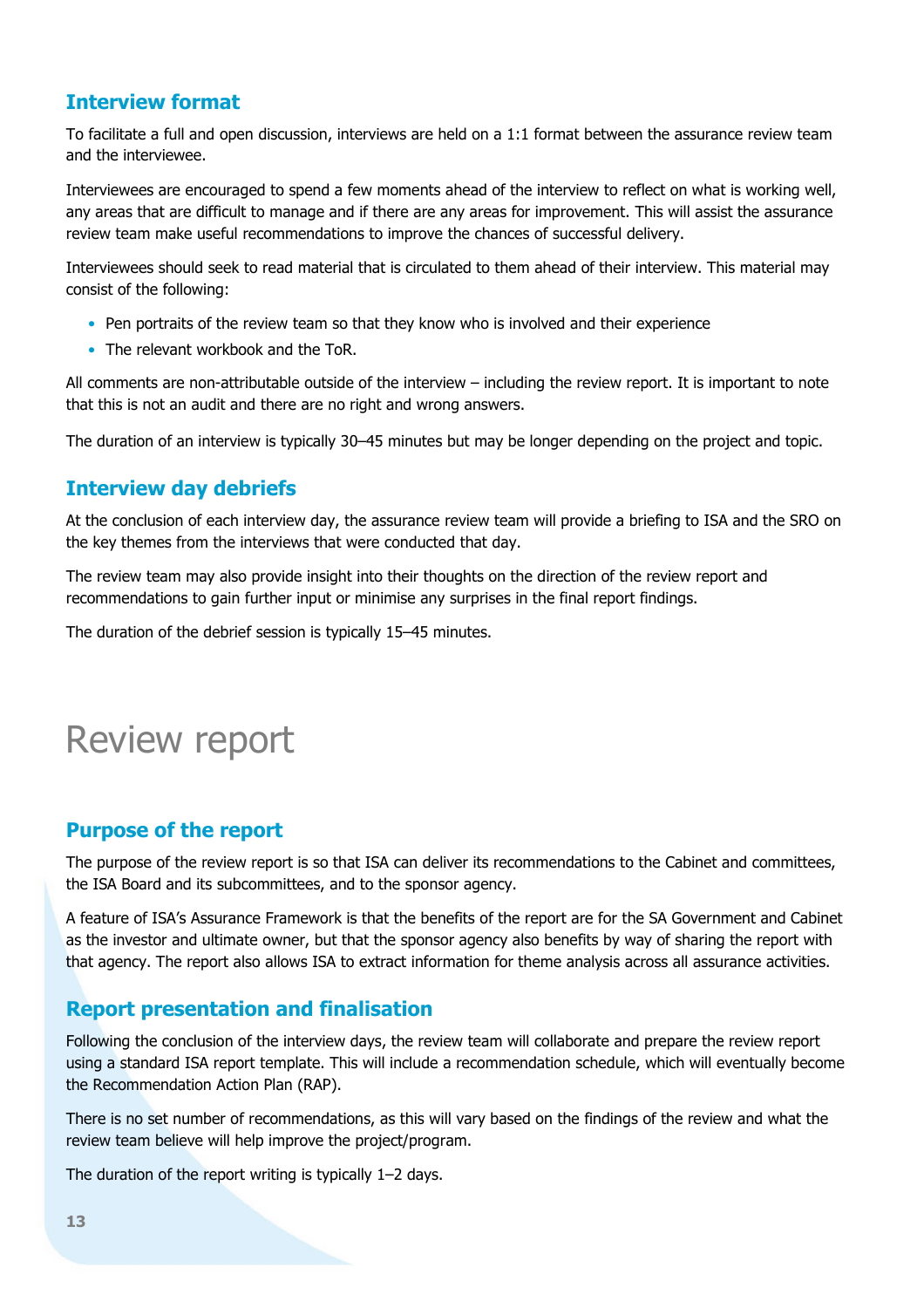The development of the final report is as follows:

Following completion of the review report, the review team presents the review report (v0.1) and the key findings and recommendations to ISA and the SRO.

At the SRO's discretion, the Director may also be present.

ISA will undertake a quality check of the review report and recommendation schedule. This includes reviewing the draft review report for any spelling and grammatical errors, correcting factual inaccuracies or making suggestions where the wording might be nuanced.

The duration of the quality check phase is 1–2 business days.

ISA will then either forward the review report and the recommendation schedule to the SRO for fact checking (v0.2) or return to the RTL for further amendments and subsequently to the SRO for fact checking.

The SRO will then undertake a fact check of the draft review report.

**This fact check does not extend to changing the Project Confidence Assessment, making comments or expressing an opinion, adding or removing recommendations, changing their criticality or making other substantive additions or deletions that would alter the original intent of the report content.**

The SRO will also be asked to provide an agency response in the recommendation schedule.

The duration of the fact check phase is 1–2 business days.

When the recommendation schedule is forwarded to the SRO during the fact check, they can either:

- 1. provide an agency response, outline the proposed actions, identify the owner (accountability) and identify the target date when the recommendation will be completed and forward this back to ISA with the fact-checked report response, or
- 2. provide an agency response with the fact-checked report response and provide the balance of the response within 10 business days (this may be more appropriate for agencies that require Executive approval on actions and accountability.

Any proposed fact changes are provided to ISA. ISA may adopt these changes or forward this to the RTL, who may consult with the other RTMs if the changes are more substantive. If the report is forwarded, the RTL finalises the draft review report (v0.3) and provides it back to ISA for issue as the final record of the assurance review (v1.0)

The review report (v1.0) is provided to the sponsor agency, ISA Board and Cabinet (or any sub-committee).

### <span id="page-14-0"></span>**Confidentiality**

In accordance with the ISAAF, review reports are primarily for Cabinet (and/or any sub-committees) and, therefore, information is classified as 'Sensitive: SA Cabinet'.